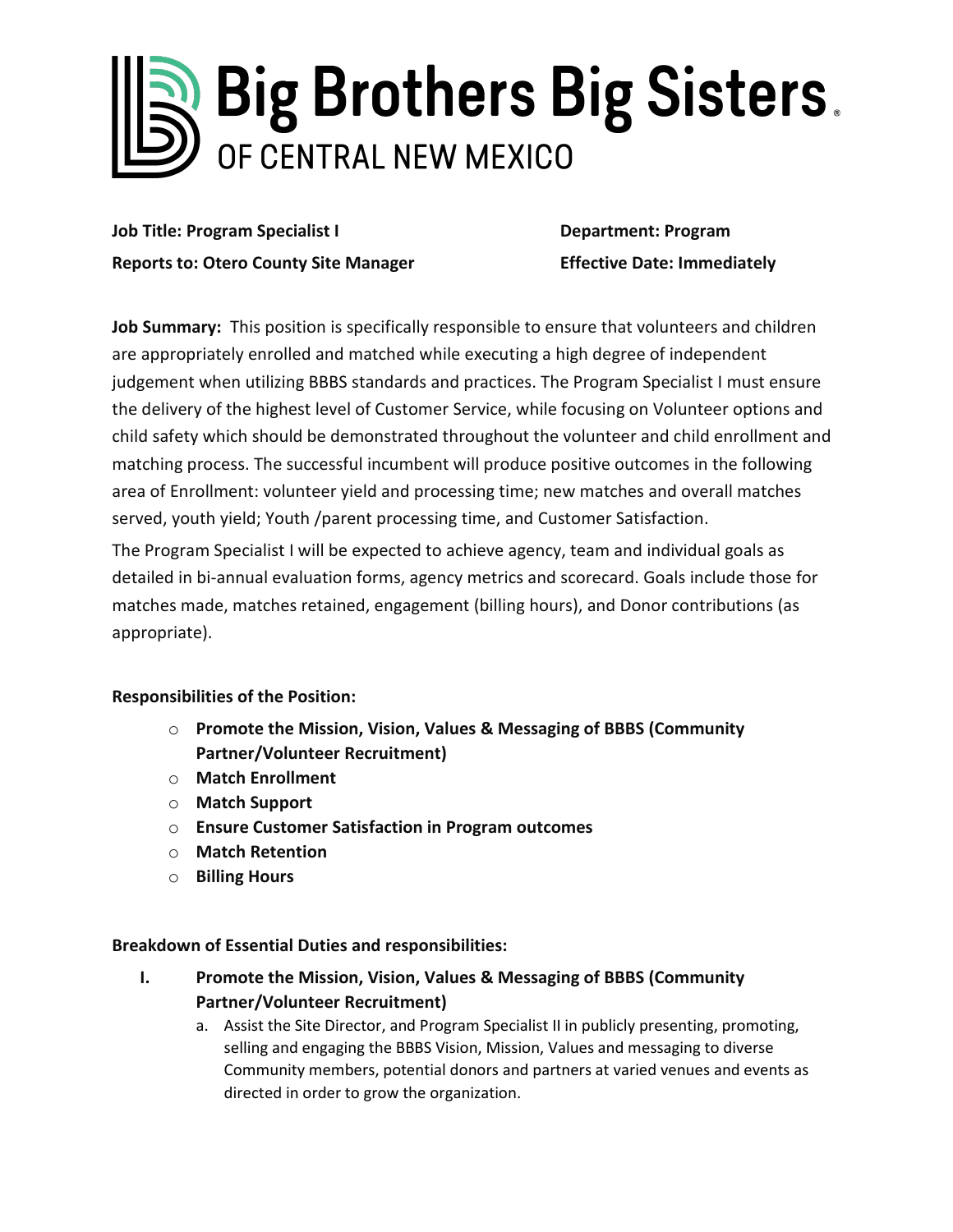# Big Brothers Big Sisters. OF CENTRAL NEW MEXICO

- b. Participate in special programs, projects, and events that support the BBBS mission as directed by Site Manager or Program Specialist II. Events and campaigns could include and are not limited to:
	- i. Bowl for Kids' Sake (including enrollment of Team Captains)
	- ii. Match Makers Breakfast
	- iii. Annual Gala
	- iv. Discovery Festival
	- v. 60 Men in 60 Days Recruitment Campaign
	- vi. Bring A Friend Recruitment Campaign
	- vii. Other special programs could include: Grandparent BIG program, Big's with Badges, High School Big's as appropriate, as assigned.
- c. Actively support Site Director in meeting aggressive volunteer goals including
	- i. Annual Team Goals
	- ii. Monthly recruitment goals
	- iii. Volunteer recruitment moves each month as needed.
- d. Youth recruitment
	- i. Actively recruit youth to serve as Littles in our Community-based and Site based programs as needed.
- e. In addition, may be called upon to assist with organization and management of special events and/or projects at the direction of the Site Director.

## **II. Match Enrollment**

- **a.** Assess volunteer "fit" to BBBS. Conduct volunteer enrollments, including: individual orientations, interviews, and completion of any other enrollment processes. Assess the necessity of home visits and complete as indicated. Assist as needed with conducting background checks/references.
- **b.** Conduct client enrollments including parent/child interviews, child safety education and enrollment processes. Assess and refer families for alternative or additional services as appropriate.
- **c.** Ensure a high-level of proficiency and skill in applying child safety and risk management knowledge, policies and procedures throughout all aspects of job function. Identify child safety issues for volunteers, children and their families.
- **d.** Review and follow-up on references as necessary to gain additional data to complete the assessment process.
- **e.** Conduct volunteer and client reassessments/updates as indicated.
- **f.** Identify and eliminate any barriers interfering with the completion of the enrollment process.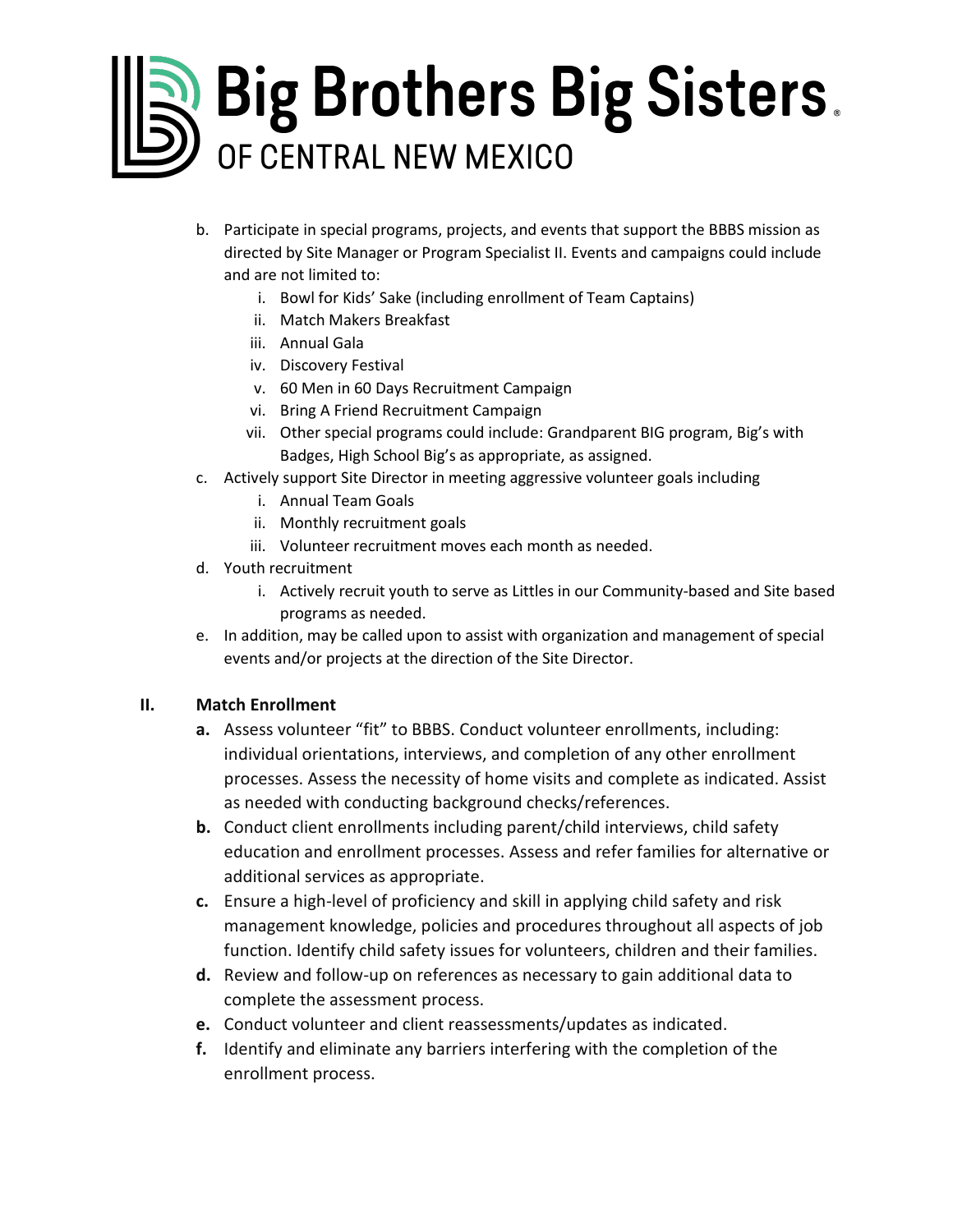# Big Brothers Big Sisters. OF CENTRAL NEW MEXICO

- **g.** Review all enrollment information and assessments and make recommendations for participation in the program based on this information. Assess and apply factors contribution to successful match. Effectively align volunteer interests and qualifications with service options of agency.
- **h.** Provide comprehensive assessments and match support recommendations for volunteer and child participation in the program based upon assessments of each individual volunteer. Maintain accurate and timely records for each match according to standards and utilize technology to report, synthesize and analyze data.

## **III. Match Support**

- **a.** Continually assess the match relationship focusing on: child safety, match relationship development, positive youth development and volunteer satisfaction. Real and/or potential problems and barriers are identified, addressed and resolved as early as possible. Match support is provided on a frequency according to BBBS Standards, at a minimum.
- **b.** Assess and provide for individual training needs, information and support needs for each match participant to assure a positive youth development experience for the child, and successful and satisfying experience for the volunteer.
- **c.** Ensure high-level expertise in applying child safety and risk management knowledge, policies and procedures throughout all aspects of job function.
- **d.** Develop strategic interventions to identify and strengthen match relationships that require extra support to continue to grow.
- **e.** Develop, promote and implement individual and group match activities to support ongoing volunteer involvement with the child agency affiliation through individualized recognition, annual events, and reengagement strategies.
- **f.** Effectively utilize P.O.E., to assess match impact on youth development; effectively utilize S.O.R. to assess the strength of relationship between volunteer and child; and effectively utilize Y.O.S. (Youth Outcome Survey) to assess positive or negative outcomes the child has experienced on an annual basis.
- **g.** Conduct exit interview by phone with all parties at match closure. Assess reasons for match closure and re-match potential. When match terminates pre-maturely or unexpectedly refer exit interview to supervisor for third party assessment.
- **h.** Identify and promote re-engagement of volunteers as BIGs, board members, and donors in other volunteer capacities.
- **i.** To ensure quality services and measurable outcomes, maintain accurate and timely records for each match according to standards. Accurately document all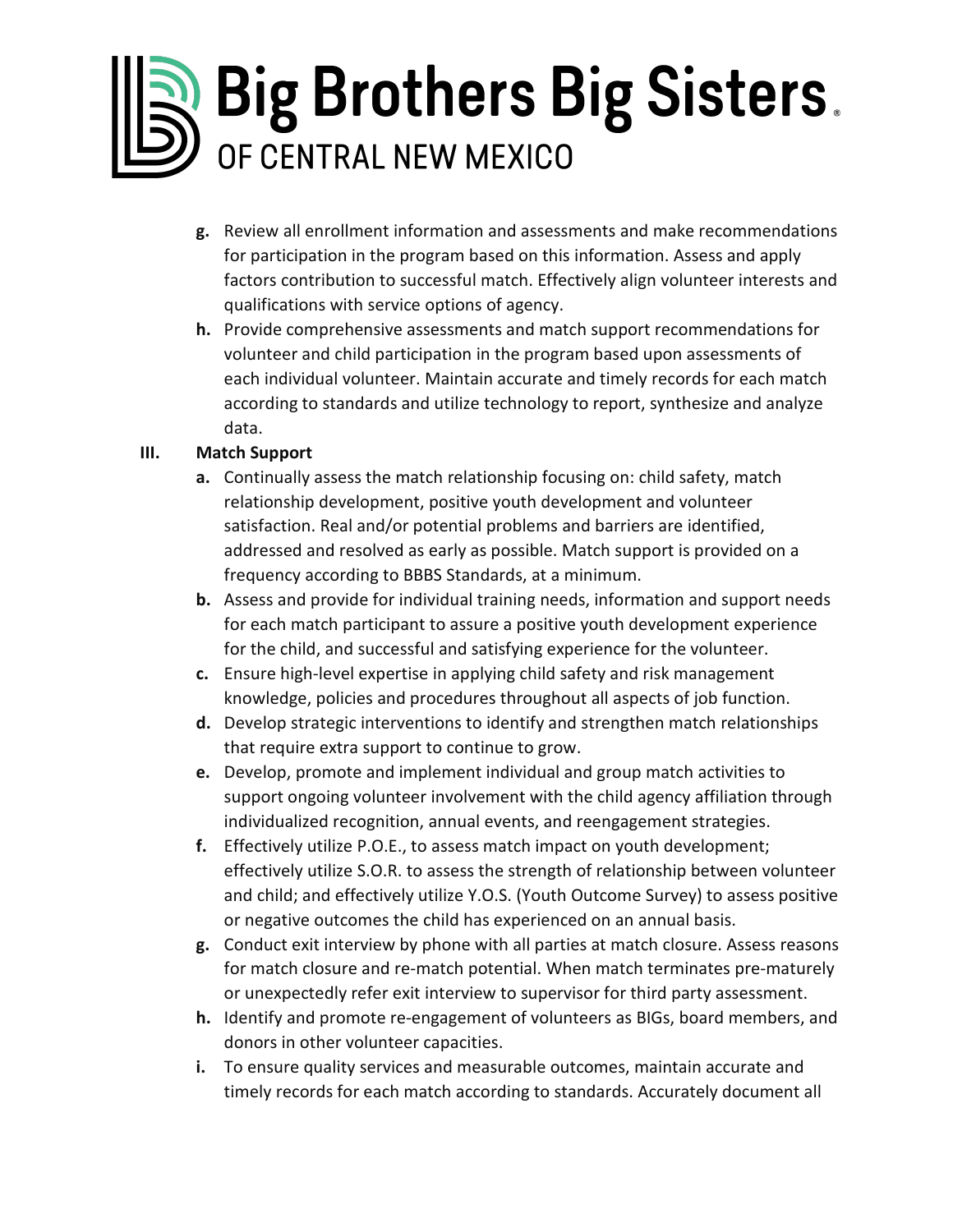# Big Brothers Big Sisters. OF CENTRAL NEW MEXICO

interactions between agency, clients, and volunteers and keep data base updated and current.

## **IV. Ensure Customer/Client Satisfaction in Program outcomes**

- a. Raise Client and/or program issues and concerns proactively and utilize ideas and strategies to retain successful matches, programs and volunteers.
- b. Utilize Customer Satisfaction survey.
- c. Utilize office best practice strategies and checkpoints to processes in order to plan, do, check, act and ensure positive client and/or program outcomes.

## **V. Match Retention**

- a. Work proactively with the Site Director on a continual basis to ensure that successful matches made are successful matches retained.
- b. Work proactively at the direction of the Site Director to identify intervention strategies **that Program Specialist II will help you implement** to assure volunteer issues and concerns are addressed early in order to maintain positive relationships within the match.
- *c.* Utilize office best practice that includes the identification of warning signs, opportunities, which might jeopardize the success of a match and implement interventions to retain the match **– however, if after exhausting all attempts and possible solutions, work with Site Director/Program Specialist II to ensure that the match** is closed efficiently and effectively for all participants. This could include finding a new match for the Big or Little that might be willing to continue participation in the program*.*

## **VI. Billing Hours**

- **a.** Must maintain an organized personal method of documenting and tracking daily billable match engagement hours.
- **b.** Match engagement hours should be tracked and recorded in the W-Drive on your billing sheet bi-weekly at a minimum. Month end entry should be avoided in order to quickly see and manage agency performance to goals throughout each month.
- **c.** It is critical that engagement hours are tracked as accurately and timely as possible in accordance with BBBS Standards. You must accurately document all interactions between agency, clients, and volunteers and keep the data base updated and current.
- **d.** Other duties as assigned by Site Director.
- **e.** Must meet agency assigned individual goals in billable hours.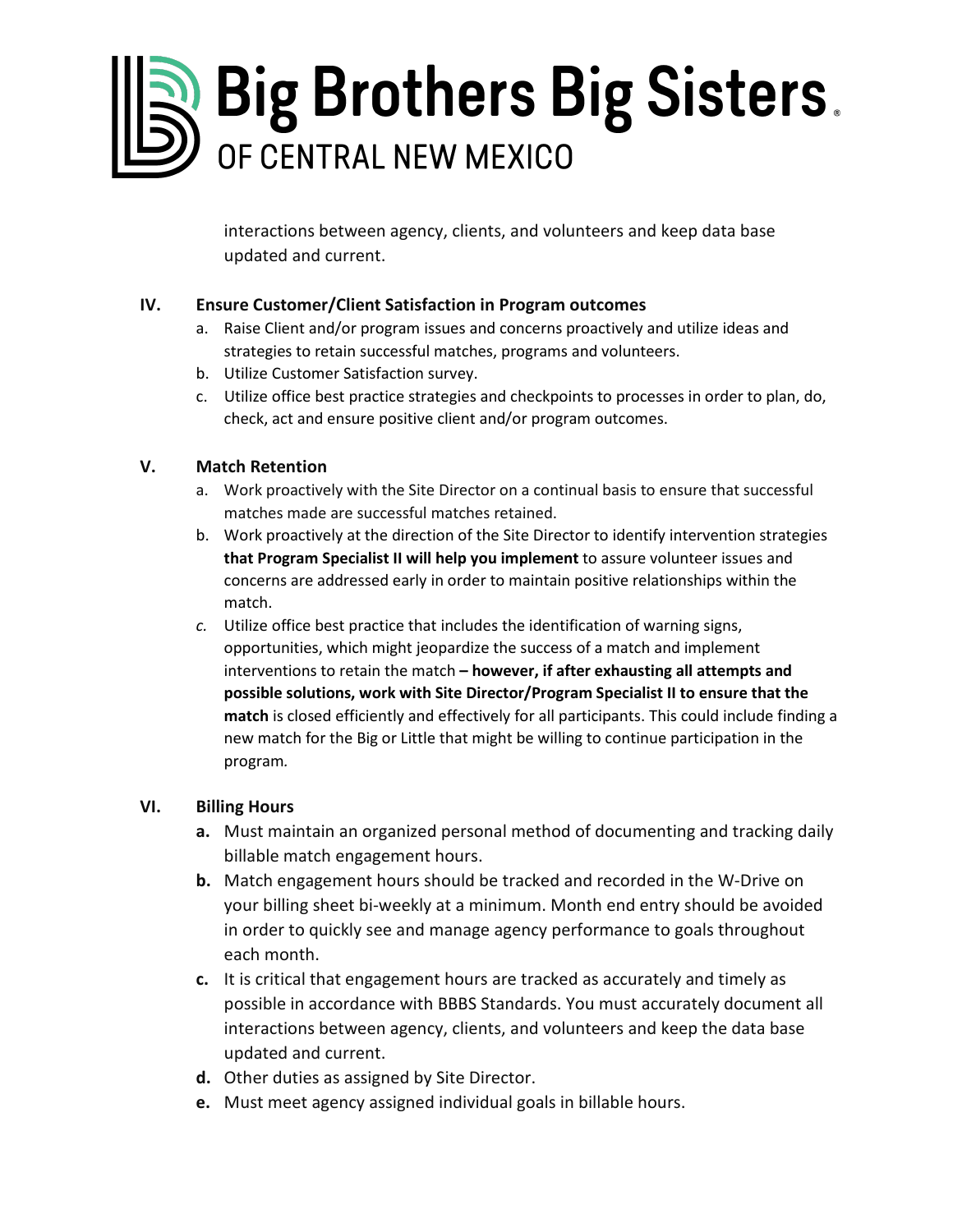# **Big Brothers Big Sisters.**

## **Required Skills/Abilities:**

- *Strong people skills and ability to sell and engage the BBBS Vision, Mission, Values and messaging to diverse Community members, potential donors and partners.*
- *Excellent time management skills with proven ability to meet deadlines.*
- Excellent verbal and written communication skills.
- Excellent interpersonal, Customer Service and Sales skills.
- Excellent organizational skills and attention to detail.
- Strong analytical and problem-solving skills.
- Ability to prioritize tasks and to delegate them when appropriate.
- Ability to function well in a high-paced and at times stressful environment.
- Strong data entry skills and/or typing 40 50 wpm preferred.
- Proficient with Microsoft Office Suite or related software.

#### **Education and Experience:**

- **Education Level:** Bachelor's degree is required. BA in social services, sociology, psychology or related field is preferred.
- College transcripts will be required.
- **Related Work Experience:** This experience is defined as work assessment, intake or interview and relationship development experience with child and adult populations; understanding of child development and family dynamics. Must have car, valid driver's license, and meet state required automobile insurance minimums as well as a criminal background check.

#### **Physical Requirements:**

- Routine office environment. Flexible work hours to meet customer needs. When home visits are indicated, must travel to local communities and neighborhoods.
- Prolonged periods of sitting at a desk and working on a computer.
- Must be able to lift up to 15 pounds at times.
- Travel to ABQ Main office for staff training sessions is required as assigned.

#### **Equal Employment Opportunity**

BBBS of CNM provides equal employment opportunities to all qualified individuals without regard to race, creed, color, religion, national origin, age, sex, marital status, sexual orientation, or non-disqualifying physical or mental handicap or disability.